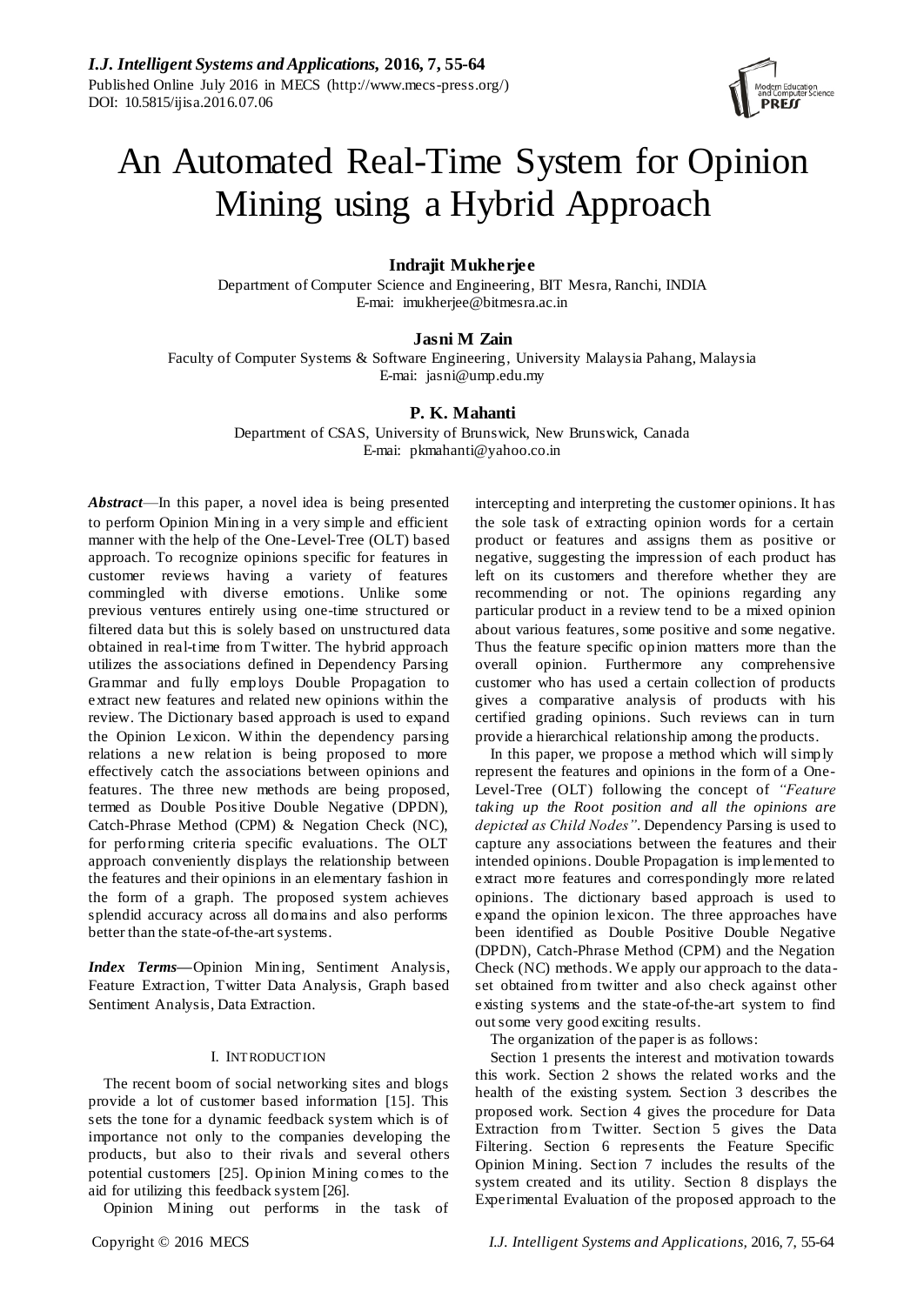other existing systems. Section 9 gives the conclusions and effective ideas for future scope of work followed by references.

#### II. RELATED WORK

Hatzivassiloglou and McKeown [1] gave the initial idea for determining adjective polarities or orientations (positive, negative, and neutral). The method involves the use of small seeded lexicons for the initial assessment and then predicting orientations of adjectives and other opinions by detecting pairs of such words conjoined by conjunctions such as *and/or/but/where as* in a large document set. The weakness of this initial approach is that it relies heavily on the list of conjunctions used and the set of conjunction relations. Wiebe [2] and Wiebe et al. [3],both the research papers proposed an approach to search obscured adjectives using the findings of word clustering according to their distributional similarity. Turney and Littman [4] proposed an approach to compute the point wise mutual information (PMI) of the target feature with each seed positive and negative term as a measure of their semantic relationship. In the dictionarybased approach, the initial idea of taking advantage of WordNet to construct a network of opinions by connecting pairs of synonymous words found in the dataset [5]. The semantic polarity or orientation of each word is decided by the shortest paths from itself to two seed words good and bad which are chosen as illustrators of positive and negative orientations. Takamura, Inui & Okumura [6] also exploits the idea of fetching obscure information with the help of dictionaries. This method constructs a lexical network by linking two words if one appears in the gloss of the other. The works of Hu and Liu [7] and Kim and Hovy [8] are simpler as they efficiently used synonyms and antonyms to simply expand the opinion lexicon.

Most of the previous work relates to Sentiment Analysis and classification of tweets into positive and negative buckets. A good deal of work in sentiment analysis has been done in [23], [28] and [24]. Go, et. al. [28] were one of the earliest to extend machine learning approaches to sentiment analysis of Twitter data. They use tweets with emoticons to train their model. Tweets containing positive emoticons correspond to positive sentiment and tweets containing negative emoticons correspond to negative sentiment. The authors test their data using manually labeled tweets and report highest accuracy using SVM trained with unigram features. Pak and Paroubek [24] work on classifying tweets into subjective vs. objective. Subjective tweets are those that carried a sentiment and objective tweets are those that did not. They use the same methodology for training as [28]. They introduce a method of increasing accuracy by disregarding common n-grams. The authors report better performance with bigrams over unigrams and trigrams.

The authors explain that this might be because bigrams provide good balance between coverage and ability to capture sentiment exp ression patterns. The authors in [23] use manually annotated data to train the classifier. They claim that tweets collected using queries tend to be biased. They also introduce twitter sentiment features along with unigrams to train their classifier and report improvement in accuracy.

#### III. PROPOSED WORK

The proposed work is semi-supervised methods in the presence of domain knowledge since unsupervised methods do not perform well. However, semi-supervised

Methods are needs some labeled examples. The work was exercised on three products mainly {Mobiles, Cars, & Bikes}. Each product was further sub-divided into categories for example; Mobiles were classified into 4 categories, like "Price less than 5K", "Price 5K-10K", "Price  $10K-15K$ ", and "Price  $15K-20K$ ". For each individual category a total of 50 items were considered. The work can be broadly classified into three distinct modules:-

# *1. Data Extraction from Twitter –*

We obtain real-time data in the presence of Domain Knowledge.

*2. Data Filtering–*

Data Filtering is done to convert obtained data to usable data.

#### *3. Feature Specific Opinion Mining –*

Relation Extraction and in-depth feature extraction is done with the help of Dependency Parsing, Double Propagation & a number of newly proposed methods.

# IV. DATA EXTRACTION FROM TWITTER

Twitter has introduced a new standard called Open Authentication (OAuth) where only authenticated requests are allowed to extract data. As mentioned above, the real-time data-set is obtained on three products namely {Mobiles, Cars, & Bikes}.Each product was divided into categories. For each individual category a total of 50 items were considered. Hence a total of 3 products each have 4 categories and each category having 50 different items. Total of 4,00,000 tweets were evaluated.

The data obtained from twitter is extracted from its source code. As shown in figure 1, the extracted data contains information mostly about attributes which will not be required in our work. Hence such data obtained will have to be filtered to meet our requirement.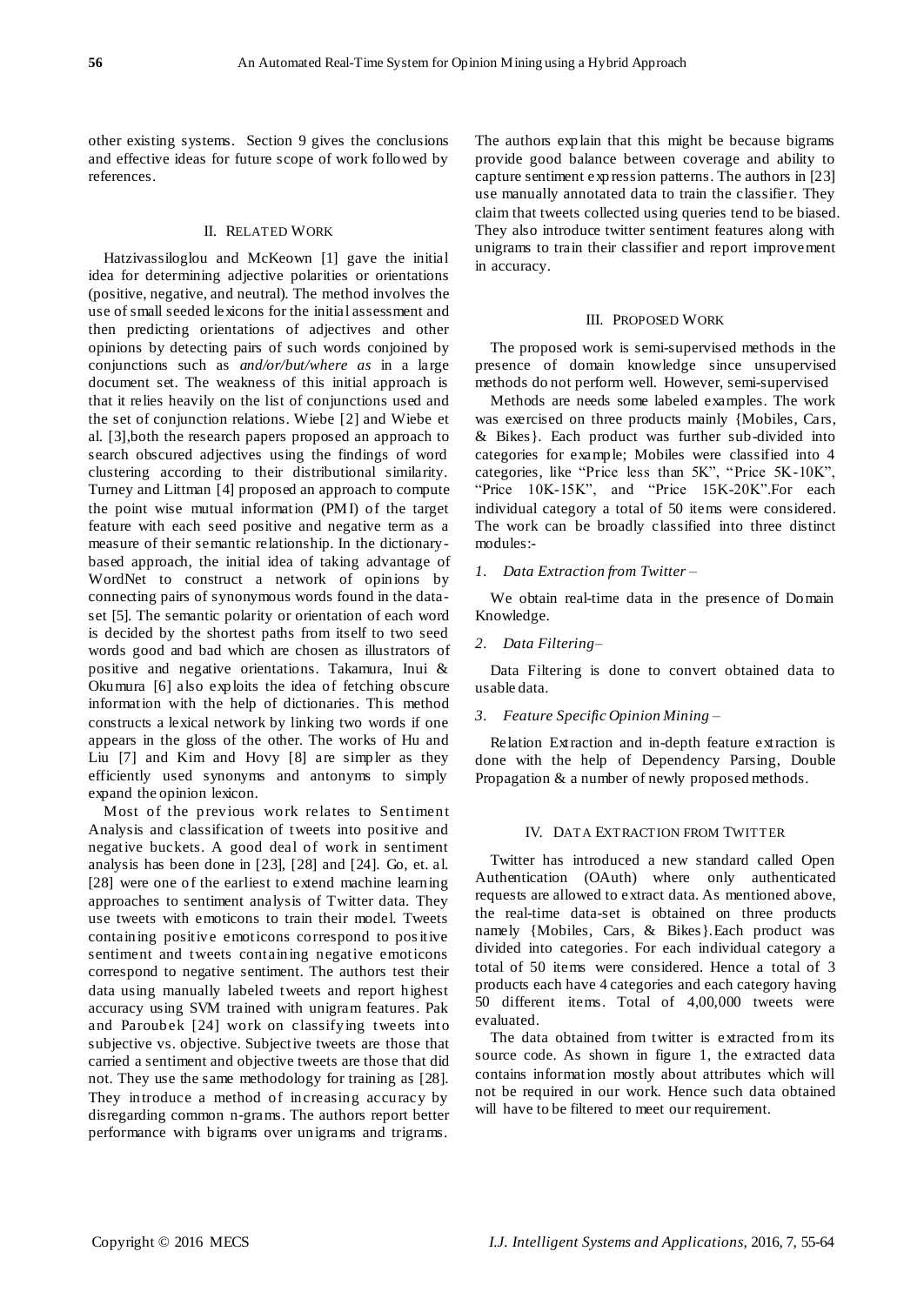{'contributors': None, 'truncated': False, 'text': "@RikiRachtmanThat's why I switched the the Samsung Galaxy S4. Better phone, no drama. Good luck!!!!!!", in reply to status id 407308499039686656L, 'id': 40730917814364979 2L,'favorite\_count': 0, 'source': 'web', 'retweeted': False, 'coordinates': None, 'entities': {'symbols': [], 'user\_mentions': [{'id': 67978376, 'indices': [0, 13], 'id\_str': '67978376', 'screen\_name': 'RikiRachtman', 'name': 'RikiRachtman'}], 'hashtags': [], 'urls': []}, 'in\_reply\_to\_screen\_name': 'RikiRachtman', 'in\_reply \_to\_user\_id': 67978376, 'retweet\_count': 0, 'id\_str': '40730917 8143649792', 'favorited': Fals e, 'user': {'follow\_request\_sent': False, 'profile\_use\_ background \_image': True, 'default\_profile\_image': False, 'id': 349130261, 'verified': False, 'profile\_text\_color': '362720', 'profile\_image\_url \_https': 'https://pbs.twimg.

Fig.1. Result of Data Extraction

#### V. DATA FILTERING

The Data obtained from Twitter has many impuissance`s and disadvantages. Twitter allows extracting data but the extracted data is in its Source Code. The Source Code contains many redundant piece of extraneous data or information like *contributors, truncated, text, in-reply-to-status-id, id, favorite-count, source, retweeted, etc*. The only thing required here is to remove any unnecessary Tags and Hash-Tags. A Hash-Tag is a word or a group of words or without spaces in between collection of words making a single phrase prefixed with the symbol "#" making a significant pattern of metadata. The Tags are used for tagging other people into the conversation.

Both of which are not required in the analyzing of opinions. Since the initiation of the Social Networking Sites, the art of conversation shifted from speaking to typing. But typing consumed a huge amount of time which wants to waste. Hence the idea of abbreviations came into being during conversations. It was seen that some of the texts were very common during a conversation such as *GOODNIGHT*. So *GOODNIGHT* became *GN*. For a proper Opinion Mining, an Acronym Lexicon had to be created. The Lexicon as of now consists of 1500 abbreviations. But such a list can be complete with the ever increasing trend of new acronyms generation every day.

Figure 2, 3 & 4 are results of Data Filtering for different purposes where each step is done after the other. The extraction data from twitter had many attributes but we required only the text part or the so called "tweet-text" part. Hence by scanning the data only for "tweet-text" gave figure 2. The results of obtaining only the texts can be seen in figure 2. It can be noticed that the data extracted still had many impurities such as the sender of the tweet as well as the number of people in the conversation added by tags and also grouped conversation pivots represented by hash tags. So they had

to be eliminated because they served no purpose, resulting in figure 3. Recent trends show that most people save time in conversation by using acronyms. This is a new approach taken in this paper to convert acronyms to full grown words or phrases to extract sentiments embedded in those acronyms.

- @Riki Rachtman That's why I switched the Samsung Galaxy S4. Better phone, no drama. Good luck!!!!!
- @Rachael Evans Crazy, Confused, Fun, Mad, Happy, Silly, Goofy, Smart and more is Samsung S4. lolim going crazy.
- u'RT @bathroomsupa: The #Competition heating up in our #freetoenter #Giveaway for a #Samsung Galaxy S4

Fig.2. Extracting only Tweets from the data obtained from Twitter

- @Riki Rachtman That's why I switched the Samsung Galaxy S4. Better phone, no drama. Good luck!!!!! @Rachael Evans Crazy, Confused, Fun, Mad, Happy, Silly, Goofy, Smart and more is Samsung S4. lolim going crazy.  $\div$  u'RT @bathroomsupa: The #Competition heating up in our #freetoenter #Giveaway for a #Samsung Galaxy S4 Fig.3. Removal of TAGS and HASH TAGS
- That's why I switched the Samsung Galaxy S4. Better phone, no drama. Good luck!!!!!
- Crazy, Confused, Fun, Mad, Happy, Silly, Goofy, Smart and more is Samsung S4. laugh out loud I am going crazy.
- You are right The Competition heating up in our free to enter Giveaway for a Samsung Galaxy S4

Fig.4. Removal of ACRONYMS

#### VI. FEATURE SPECIFIC OPINION MINING

One of the main issues in Opinion Mining is to realize the relations between the words in the reviews. This is done through Dependency Parsing. Double Propagation has been utilized here only for expanding respective Domain Sentiment Lexicons within the review. The Dictionary-based approach is based on finding antonyms and synonyms of opinions extracted from reviews. The DPDN Method has been proposed to encounter the comparative structure of multiple features in a single review. The CPM Method has been proposed to capture the overuse of phrases & catchphrases. The NC Method has been proposed as an extended version for ascertaining the negative opinions in complex reviews.

# *6.1 Dependency Parsing*

The relationship among the words is realized through Dependency Parsing. It has been identified that there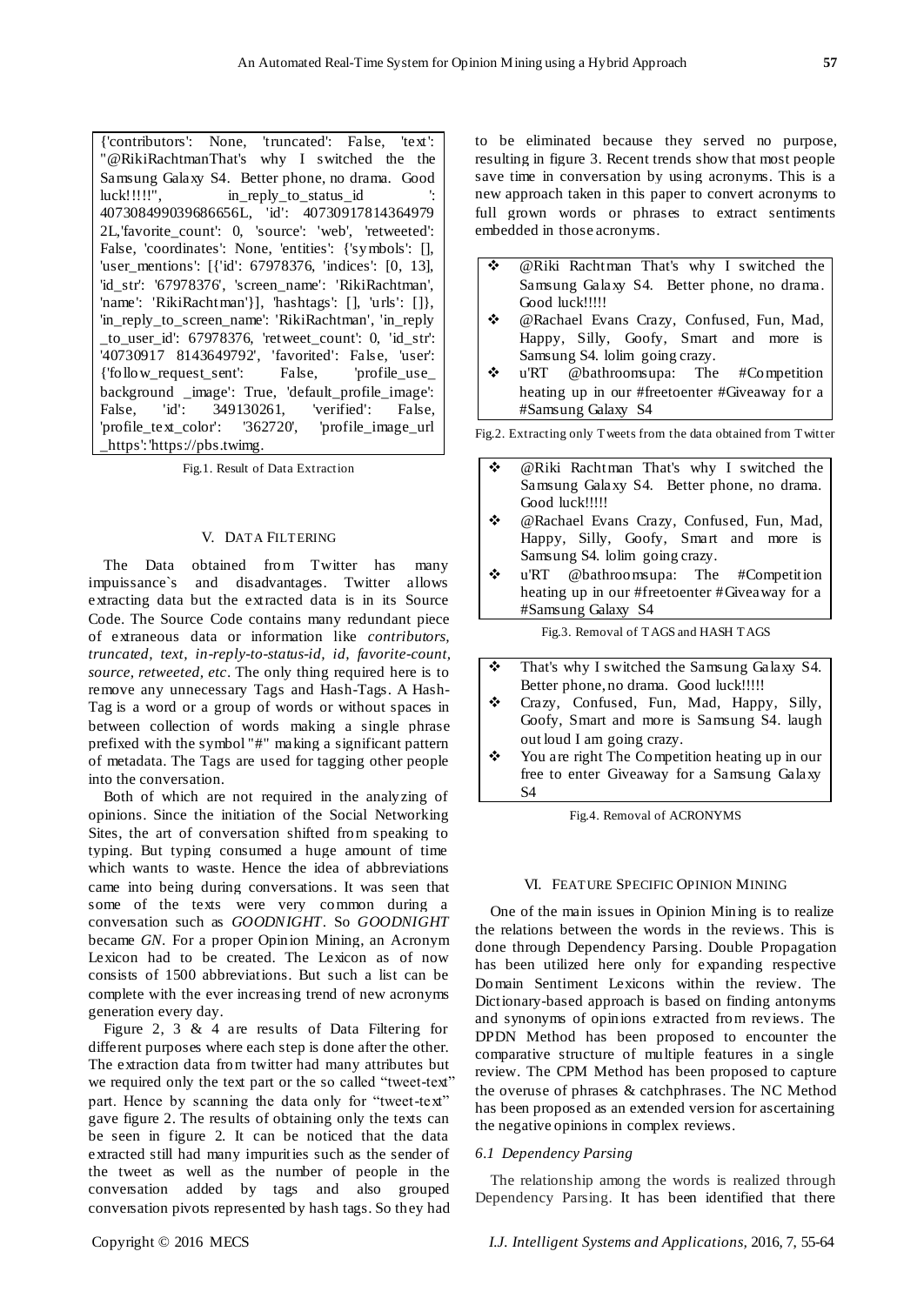exists two kinds of associations between the words in a sentence that links them together to form a logically ordered review i.e. Direct Neighbor Relation and Indirect Relation. We wish to propose another kind of relation i.e. Transitive Relation. This is a unique case of opinions clinging to a false positive feature. The hypothesis for Transitive Relation is as follows:

*"If in any review there is a supposed feature, which is not the true feature, to which most of the opinions are related then the distance between the supposed feature and other features present is calculated. That feature, with which its distance is minimum, is selected as the true feature".*

Considering the review *"Nokia Asha 502 is the best available budget phone in the country"*. By implementing only the Dependency Parsing Relations as shown in Figure 5, it can be seen that *"Phone"*&*"Nokia Asha 502"* are the features and the major opinions are {Best, Available, Budget & Country}. Both *"Phone"*&*"Nokia Asha 502"*are now eligible to form OLT`s. All of the relations are formed between the feature "phone" and the opinions. But *"phone"* is not the true featured item in this review. *"Nokia Asha 502"* is the intended true item of this review.



Fig.5. Depiction of Transitive Relation

## *6.2 Double Propagation*

Double Propagation has been implemented only for expanding respective Domain Sentiment Lexicon. The Double Propagation method first utilizes the sentiments or opinion words and features already extracted initially using the Opinion Lexicon. After that it then employs the extracted sentiment or opinion words and features to search for new sentiment or opinion words and new features. The newly extracted sentiment or opinion words and new features found are then employed to extract and search for more sentiment or opinion words and new features in the same manner. The process keeps on continuously searching and extracting new opinion words and new features until no more sentiment or opinion words can be found and added.

Utilizing Double Propagation four types of extraction of feature & opinions can be done separately considering each review individually :-

- *Extraction of sentiment words using sentiment words.*
- *Extraction of features using sentiment words.*
- *Extraction of sentiment words using features.*
- *Extraction of features using features.*

### *6.3 The Dictionary-based Approach*

The Dictionary-based approach is used on finding antonyms and synonyms of opinions from the reviews. This approach employs WordNet. WordNet consists of a set of seed opinion words. So when any particular opinion has to be checked then it is evaluated with the opinion lexicon of WordNet.

#### */\* Algorithm for the Dictionary() Procedure \*/*

For each word W in review R do Compare W with OL and find its polarity end for For each word W in review do Search W in WordNet Lexicon Assign the synonyms found to the network W with the same polarity. Assign the antonyms found to the network (-W) with the opposite polarity. end for

end procedure

## *6.4 The DPDN Method*

DPDN stands for "Double Positive & Double Negative". It has a simple functionality of comparing two or more item features in any customer review. Also such reviews have been found to be totally positive or totally negative. Consider the reviews *"The Samsung Galaxy Series is good but the Nokia N Series is better"* and the review *"I prefer Audi to BMW".* Both the reviews talked about the personal preference of the customer but also gave a comparison between two different product items or features where one product is preferred to the other. The DPDN method can be extended to properly define the *hierarchical relation* among the features according to the review & also use *multi-polarity sentiment values*.

# */\* Algorithm for the DPDN() Procedure \*/*

Initialize the feature set FS[i] where  $i = 1...F$ Check the connectivity among the F features in FS If the connector belongs to Positive ConjunctionList then

 Assign the same polarity to each of the opinions end if

 If the connector belongs to Negative Conjunction\_List then

 Assign Multi-Polarity values in ascending order. end if

end procedure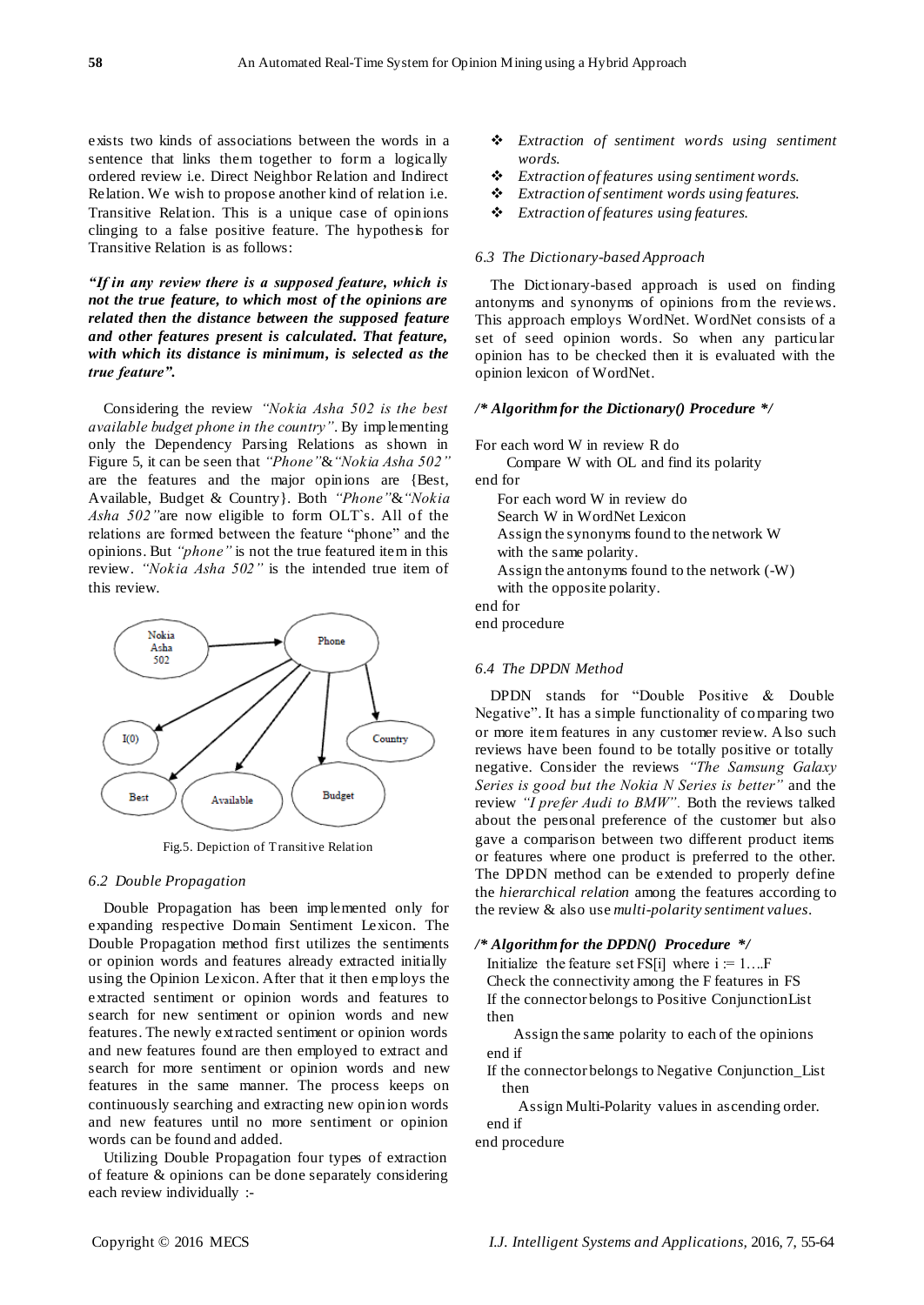# *6.5 The CPM Method*

Recent trends have shown that people generally converse with little words and more abbreviations.CPM stands for *"Catch-Phrase Method"*. Two new Lexicons were created each for the Catch-Phrases called the Catch-Phrase Lexicon (CPL) and the Extended Phrase Lexicon (PL).The CPM procedure can also be extended to be used in reviews without any specific opinions such that will be considered positive. E.g. consider the review *"This is the mother of all bikes"*.

# */\* Algorithm for the CPM() Procedure \*/*

Check each word with its neighbor like W and  $W+1$ If any pair matches totally or even partially with any

element in the CPL

then

 Assign the corresponding polarity value to the words $(W, W+1, \ldots)$  from CPL

end if

Check each word with its neighbor like W and

W+1 Again

If any pair matches totally or even partially with any element in the PL

then

 Assign the corresponding polarity value to the words $(W, W+1, \ldots)$  from PL end if end procedure

#### *6.6 The NC Method*

The NC method is an extended form of *Negation Checking*. The NC method will be fully implemented through the use of the DIT relations. The DIT relations stand for Direct Relations, Indirect Relations and Transitive Relations. Consider the review *"Not that Motorola Moto G is a bad product but it can be better".* The prevailing methods will compare the distance and evaluate that Motorola Moto G is being opinionated as *"a bad product"*. Yet the truth is entirely different. So with the help of the NC method such problems can be rectified.

## */\* Algorithm for the NC() Procedure \*/*

 Check for Negations in Direct relations i.e. among neighbors If found then Assign a negative polarity end if Check for Negations in Indirect relations i.e. among non- neighbors If found then Couple the group of opinion words expressing the negation. Assign a negative polarity end if end procedure

## *6.7 The Proposed OLT Approach*

The very basic aim of this approach is to provide "More Simplicity & More Accuracy". OLT is a coined term representing a One-Level-Tree. OLT is the most simplistic approach through which features and opinions both can be represented together in an elementary relationship. The hypothesis for the OLT Structure is as follows:

*"Feature taking up the Root position and all the opinions are depicted as Child Nodes"*.

# */\* Algorithm for OLT \*/*

Initialize the F OLT`s for  $i = 1...F$  Call Dependency\_Parsing() procedure For each feature F in FS where  $i = 1...F$  do Make F the OLT head for its respective FS[j] For each opinion word W do Assign W to its respective FS[j] Call Double\_Propagation() procedure For each new feature extracted NFS[M] For  $k := 1...M$  do Create new OLT with FS[k] For each new extracted opinion word NW do Assign NW to its respective FS[k] Call the Dictionary() procedure to expand the OL of the system. Call DPDN() procedure,

Call CPM() procedure and the NC() procedure to modify the present OLT`s FS[j+k]wherever necessary. Comparing each OLT's  $FS[i+k]$  with the OL assign the polarity values.

Compute the overall Sentiment of the Review R.

*Consider the review "I want to ride the Audi A8 but I am not so sure about the Volvo V60"*



Fig.6. OLT`s for Audi A8 & Volvo V60

Figure 6 represents the final OLT structure and the final sentiment polarity of both the product features. The values in parenthesis represents the sentiment values of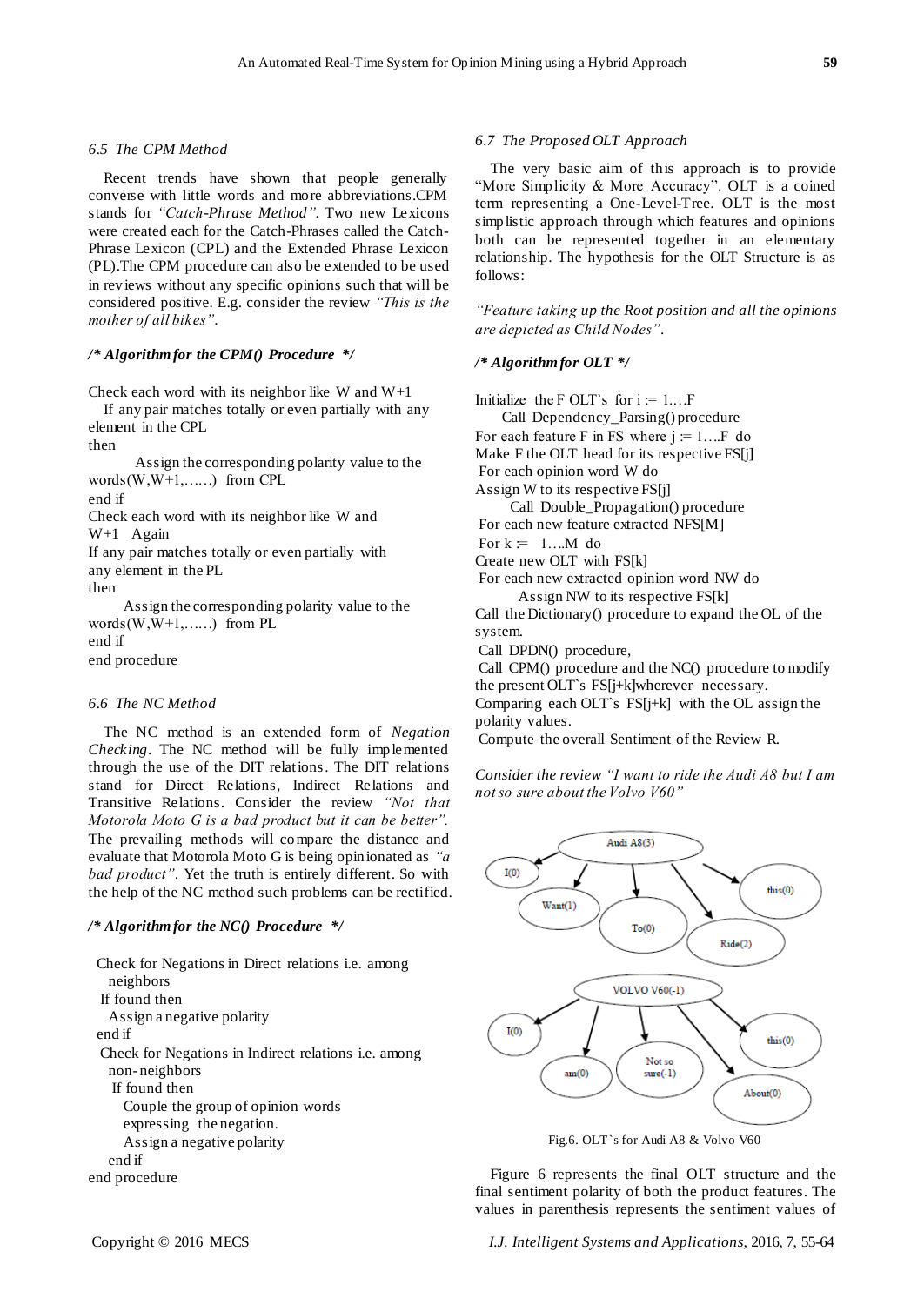each of the opinions and summation of all the sentiment values gives the overall sentiment verdict of the product feature. As can be seen the structure is very simple and very simple to understand. Firstly with the help of Dependency Parsing, the associations between the words are found. Relations are extracted among the opinions and between the features and the opinions. This simply divides the opinions into two groups such that each group of opinions corresponds to a single product feature. The OLT is constructed for each of the feature. Now the opinions are checked with the Opinion Lexicon, the Catch-Phrase Lexicon and the Extended Phrase Lexicon to find the sentiment polarity of each of the opinions found here and also their corresponding polarity value. The opinions with 0 polarity value represents neutral words and hence a neutral polarity value. The Lexicon considered the preposition, vowels, is, was, are, have, has etc verbs acts as neutral words Polarity. Finally the polarity values of all the opinions are summarized to evaluate the overall polarity value of the product feature.

# VII. RESULTS FOR THE DESIGNED SYSTEM

Table 1a and Table 1b represent the database of

mobiles formed for category "Price Less than 5K" with having feature sets Primary Camera, Internal Memory, RAM, Card Slot, Battery, Size, Display, OS. Due to large feature sets of the mobile, table is shown in two part Table 1a, Table 1b. As depicted above each product was divided into 4 categories and each category had 50 items in it. For all the 50 items in each category for each product 500 tweets were extracted. The data was obtained by evaluating the opinions on each corresponding basic attribute as shown in the figure. But those 500 tweets were proportionally lessened to show results up to a standard of 100 tweets for each category product. This figure is a one of the many database obtained in our work.

Figure 7 & 8 have been used to depict the query system which can be used in multiple ways from the data obtained. Such data all the mobiles can be compared against a single feature as shown in figure 8. Also all the features of any product can be shown in a comparative way based on customer preferences.

The procedure applied here was tested by performing the experiments in stages such that to find to find best possible solution route. Five methods had to be implemented namely, Dependency Parsing, Double Propagation, DPDN, CPM and the NC method.

| <b>Mobile Phones</b> | <b>Primary Camera</b> |    | <b>Internal Memory</b> |             | <b>RAM</b>   |                | <b>Card Slot</b> |             | <b>Battery</b> |                |
|----------------------|-----------------------|----|------------------------|-------------|--------------|----------------|------------------|-------------|----------------|----------------|
|                      | P                     | N  | $\mathbf{P}$           | $\mathbf N$ | $\mathbf{P}$ | N              | $\mathbf{P}$     | $\mathbf N$ | P              | $\mathbf N$    |
| Nokia asha 502       | 28                    | 8  | 14                     | 16          | 3            | 25             | 34               | 16          | 28             | 10             |
| Micromax Bolt A67    | 30                    | 13 | 41                     | 8           | 11           | 9              | 14               | 15          | 12             | 47             |
| LGOptimus 13 e400    | 35                    | 14 | 11                     | 5           | 25           | 12             | 22               | 10          | 18             | 5              |
| Samsung Galaxy Star  | 30                    | 13 | 28                     | 20          | 25           | 10             | 18               | 14          | 20             | 39             |
| Micromax Canvas A63  | 18                    | 12 | 44                     | 8           | 46           | $\overline{3}$ | 25               | 9           | 47             | 13             |
| Nokia 208            | 16                    | 15 | 28                     | 16          | 12           | 10             | 33               | 11          | 28             | $\overline{c}$ |
| Blackberry Curve8250 | 16                    | 14 | 19                     | 23          | 28           | 17             | 37               | 8           | 35             | 15             |
| NokiaAsha 305        | 36                    | 14 | 6                      | 36          | 15           | 23             | 29               | $\tau$      | 34             | 3              |
| Nokia X2-02          | 33                    | 11 | 10                     | 29          | 18           | 27             | 31               | 9           | 45             | 10             |
| Nokia X2-01          | 31                    | 9  | 13                     | 26          | 19           | 21             | 34               | 12          | 40             | 11             |
| Nokia Asha 210       | 25                    | 11 | 13                     | 18          | 10           | 33             | 28               | 31          | 32             | 21             |
| Nokia Asha 230       | 28                    | 9  | 15                     | 19          | 15           | 27             | 26               | 34          | 38             | 20             |
| Nokia x2             | 34                    | 12 | 10                     | 23          | 21           | 26             | 35               | 13          | 58             | 14             |
| Nokia 301            | 33                    | 17 | 11                     | 21          | 14           | 29             | 13               | 19          | 16             | 24             |
| Micromax Belt A35    | 38                    | 12 | 23                     | 25          | 24           | 27             | 12               | 17          | 21             | 22             |
| Micromax Belt A 27   | 21                    | 26 | 27                     | 28          | 23           | 26             | 15               | 14          | 20             | 29             |
| Samsung DousC3321    | 34                    | 18 | 33                     | 12          | 27           | 20             | 13               | 15          | 14             | 12             |
| Huawei Ascend T2100  | 25                    | 21 | 12                     | 14          | 23           | 12             | 11               | 14          | 15             | 10             |
| Micromax Bolt A 62   | 23                    | 14 | 29                     | 26          | 21           | 22             | 13               | 16          | 21             | 27             |
| Samsung c3322        | 33                    | 10 | 21                     | 25          | 22           | 15             | 13               | 6           | 17             | 14             |
| Samsung star 55230   | 38                    | 12 | 29                     | 10          | 27           | 13             | 26               | 9           | 11             | 25             |
| Samsung Neo c3262    | 9                     | 35 | 19                     | 23          | 15           | 18             | 26               | 21          | 10             | 29             |
| Micromax Belt A36    | 26                    | 15 | 27                     | 21          | 20           | 24             | 12               | 16          | 24             | 26             |
| Nokia Asha 308       | 30                    | 13 | 16                     | 23          | 15           | 24             | 16               | 19          | 26             | 14             |

Table 1a. Database of Mobiles for Category Price Less than 5K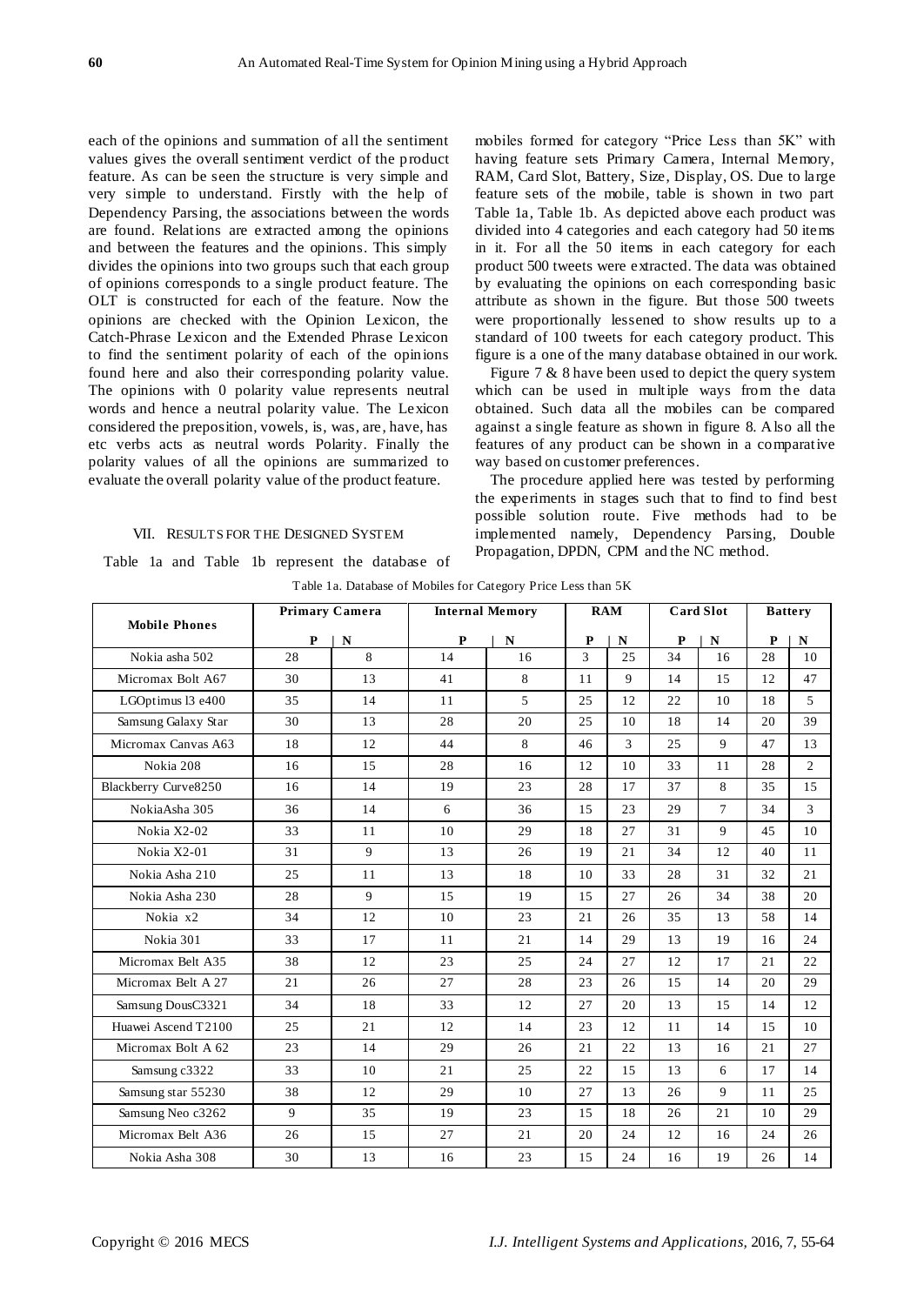|    | <b>Size</b><br>$P \mid N$ |    | <b>Display</b><br>$P \mid N$ | <b>OS</b><br>$P \mid N$ |        | Rating in class         | Overall User Liking (%) |
|----|---------------------------|----|------------------------------|-------------------------|--------|-------------------------|-------------------------|
| 17 | 18                        | 16 | 19                           | 21                      | 11     | $\overline{4}$          | 54                      |
| 21 | 25                        | 15 | 12                           | 24                      | 9      | 3                       | 32                      |
| 26 | 15                        | 28 | $\mathfrak{Z}$               | 32                      | 10     | 3.5                     | 21                      |
| 35 | 25                        | 21 | 5                            | 38                      | 16     | 5                       | 52                      |
| 22 | 16                        | 38 | 6                            | 24                      | 12     | 5                       | 42                      |
| 18 | 23                        | 12 | 26                           | 34                      | 24     | $\overline{4}$          | 28                      |
| 21 | $\tau$                    | 32 | 18                           | 28                      | 6      | 5                       | 55                      |
| 13 | 9                         | 38 | 18                           | 28                      | 43     | 4                       | 35                      |
| 28 | 13                        | 20 | 25                           | 30                      | 15     | 4                       | 37                      |
| 22 | 6                         | 19 | 23                           | 33                      | 18     | 4                       | 39                      |
| 23 | 12                        | 21 | 25                           | 19                      | 12     | 4                       | 43                      |
| 28 | 14                        | 26 | 29                           | 13                      | 9      | 3                       | 33                      |
| 26 | 5                         | 22 | 27                           | 37                      | 19     | 4                       | 38                      |
| 17 | 25                        | 13 | 26                           | 14                      | $\tau$ | $\sqrt{2}$              | 18                      |
| 14 | $10\,$                    | 26 | 28                           | 27                      | 14     | 3                       | 26                      |
| 12 | 12                        | 23 | 24                           | 23                      | 15     | 3.5                     | 30                      |
| 23 | 11                        | 18 | $\tau$                       | 17                      | 13     | 3.5                     | 32                      |
| 9  | $\overline{7}$            | 17 | 12                           | 15                      | 11     | 3.5                     | 25                      |
| 13 | 15                        | 21 | 26                           | 28                      | 13     | $\overline{\mathbf{3}}$ | 29                      |
| 19 | 8                         | 18 | 12                           | 16                      | 9      | $\sqrt{2}$              | 21                      |
| 16 | 19                        | 13 | 20                           | 22                      | 6      | $\overline{4}$          | 37                      |
| 22 | 26                        | 31 | $\overline{14}$              | 11                      | 9      | 3                       | 22                      |
| 15 | 17                        | 35 | 12                           | 24                      | 14     | 3.5                     | 33                      |
| 20 | 12                        | 28 | 19                           | 23                      | 13     | $\overline{4}$          | 36                      |

Table 1b. Database of Mobiles for Category Price Less than 5K



Fig.7. Screenshot for Mobile Comparison for a Feature, like "Camera"



Fig.8. Displaying Features of a Mobile like HTC Desire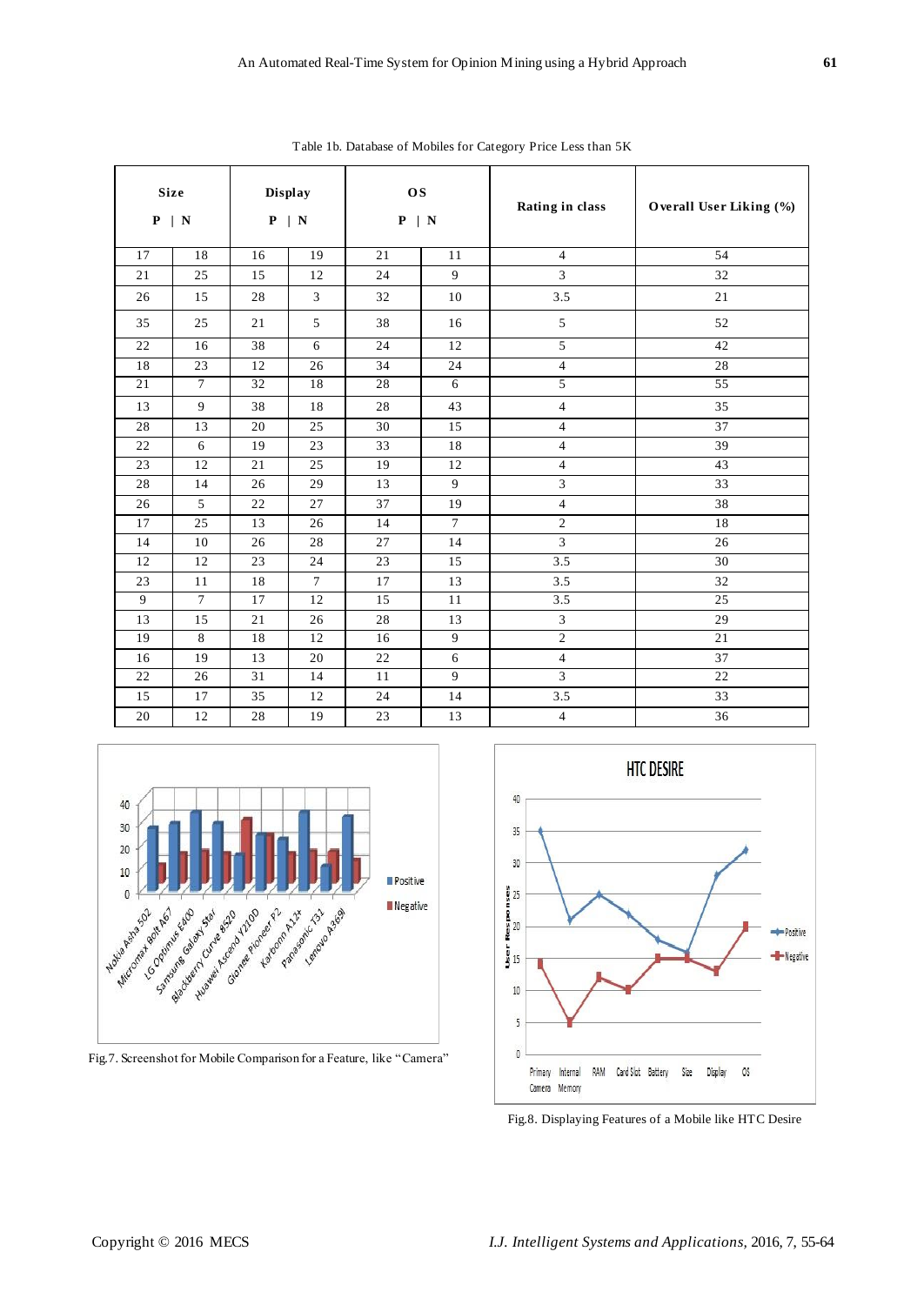| <b>Methods Applied</b> | <b>Mobiles</b> | Cars    | <b>Bikes</b> |
|------------------------|----------------|---------|--------------|
| Dependency Parsing     | 53.24 %        | 52.76%  | 54.88%       |
| Double Propagation     | 68.39%         | 65.54%  | 69.73%       |
| <b>DPDN</b>            | 71.15 %        | 70.01%  | 73.84%       |
| <b>CPM</b>             | 74.37%         | 73.22%  | 77.31 %      |
| NC                     | 78.92%         | 77.67%  | 80.33%       |
| <b>System Accuracy</b> | 78.92%         | 77.67 % | 80.33%       |

Table 2. First Approach

System Accuracy = 78.97 %

| <b>Methods Applied</b> | <b>Mobiles</b> | Cars    | <b>Bikes</b> |
|------------------------|----------------|---------|--------------|
| Dependency Parsing     | 53.24 %        | 52.76%  | 54.88%       |
| Double Propagation     | 68.39%         | 65.54 % | 69.73%       |
| <b>CPM</b>             | 70.15 %        | 68.23%  | 71.56%       |
| <b>DPDN</b>            | 72.42%         | 71.22%  | 73.23%       |
| NC                     | 75.68%         | 74.59%  | 75.73%       |

Table 3. Second Approach

System Accuracy =  $76.33\%$ 

|  | Table 4. Third Approach |  |
|--|-------------------------|--|
|  |                         |  |

| <b>Methods Applied</b> | <b>Mobiles</b> | Cars    | <b>Bikes</b> |  |
|------------------------|----------------|---------|--------------|--|
| Dependency Parsing     | 53.24 %        | 52.76 % | 54.88%       |  |
| Double Propagation     | 68.39%         | 65.54 % | 69.73 %      |  |
| NC                     | 75.15 %        | 77.84 % | 78.71 %      |  |
| <b>DPDN</b>            | 80.17 %        | 81.62%  | 80.41 %      |  |
| <b>CPM</b>             | 83.75 %        | 84.25 % | 83.78%       |  |

System Accuracy = 83.92 %

Table 2, 3 & 4 represents three different approaches taken here to evaluate that which method applied what gives the best results. It can be seen that approach 3 shown in Table 4 gives the best results. This might be different for a different data-set but here this approach works best.

Table 5. Comparative Analysis among Various Other Approaches

| <b>System</b>                   | Accuracy |
|---------------------------------|----------|
| <b>CFACTS-R</b>                 | 80.54%   |
| <b>CFACTS</b>                   | 81.28%   |
| <b>FACTS-R</b>                  | 72.25 %  |
| <b>FACTS</b>                    | 75.72 %  |
| <b>IST</b>                      | 76.18%   |
| Rule based system using a graph | 80.98%   |
| Proposed System using OLT       | 83.92    |

## VIII. EXPERIMENTAL EVALUATION

The average accuracy of the 10-fold cross-validation result of each configuration is to be considered in this experiment. The training data were separated into ten folds, and the system used 90% of the data as the training set and the other 10% as the test set. Accuracy is defined as the proportion of true positive, true negatives and true neutrals (true results) from all the given data.

Table 5 gives the comparisons were also made with a

state-of-the-art system which is, CFACTS formulated by Lakkaraju*et. Al [9]*. The CFACTS system claims to have 100% topic purity in feature extraction which means its feature extraction accuracy cannot degrade its sentiment evaluation accuracy. To carry out this comparison another data-set consisting of 500 reviews extracted from the dataset used by Lakkaraju*et. Al[9]*was used. This dataset contained data from 3 domains *laptops, camera and printers*.

Table 5 gives a comparison among the existing systems with our proposed technique. It is clear from the comparison that the proposed algorithm shows better accuracy. This analysis was based on using the data-set as mentioned above on 3 domains. The state-of-the-art system CFACTS is also based on domain dependency knowledge as similar as our system.

## IX. CONCLUSION AND FUTURE SCOPE OF WORK

Through this paper a sincere effort has been given to successfully extract complicated and mixed opinions corresponding to the known feature. The main gist and its corresponding improvement is as follows:

- 1. In this paper, many new methods have been proposed and also a new relation, i.e. Transitive Relation, has been proposed. The DPDN method can be employed to exploit the hierarchical relations among the product items. The CPM method is more than useful according to the current trends in social networking blogs or sites. The NC method excels in the aggregation of negative and neutral words which in turn becomes a negative opinion and further it adds to the OLT.
- 2. Most important thing to be noted about the OLT is its simplicity - in architecture and in meaning. Once created it can be modified, merged and even collapse without any difficulty. The OLT can further be utilized in multi-polarity usages
- 3. The proposed system has performed better than most of the contemporary domain dependent systems including the state-of-the-art CFACTS system.
- 4. Extracting tweets real-time isn't really the problem. But filtering that data into a standard for analyzing on it is tough. The main issue is with the kind of language now-a-days people use to convey their messages. Hence it's a big issue.
- 5. The Lexicons used here is still not suited to understand sarcasm and subtlety. Sarcas m as we all know is saying something but whose hidden meaning is entirely different or just the opposite. Subtlety is way of expressing one`s expressions. This nevertheless remains a tough task.

#### **REFERENCES**

[1] Hatzivassiloglou, Vasileios and Kathleen R. McKeown, "Predicting the semantic orientation of adjectives", In Proceedings of ACL'97, pages 174–181. Stroudsburg, PA, 1997.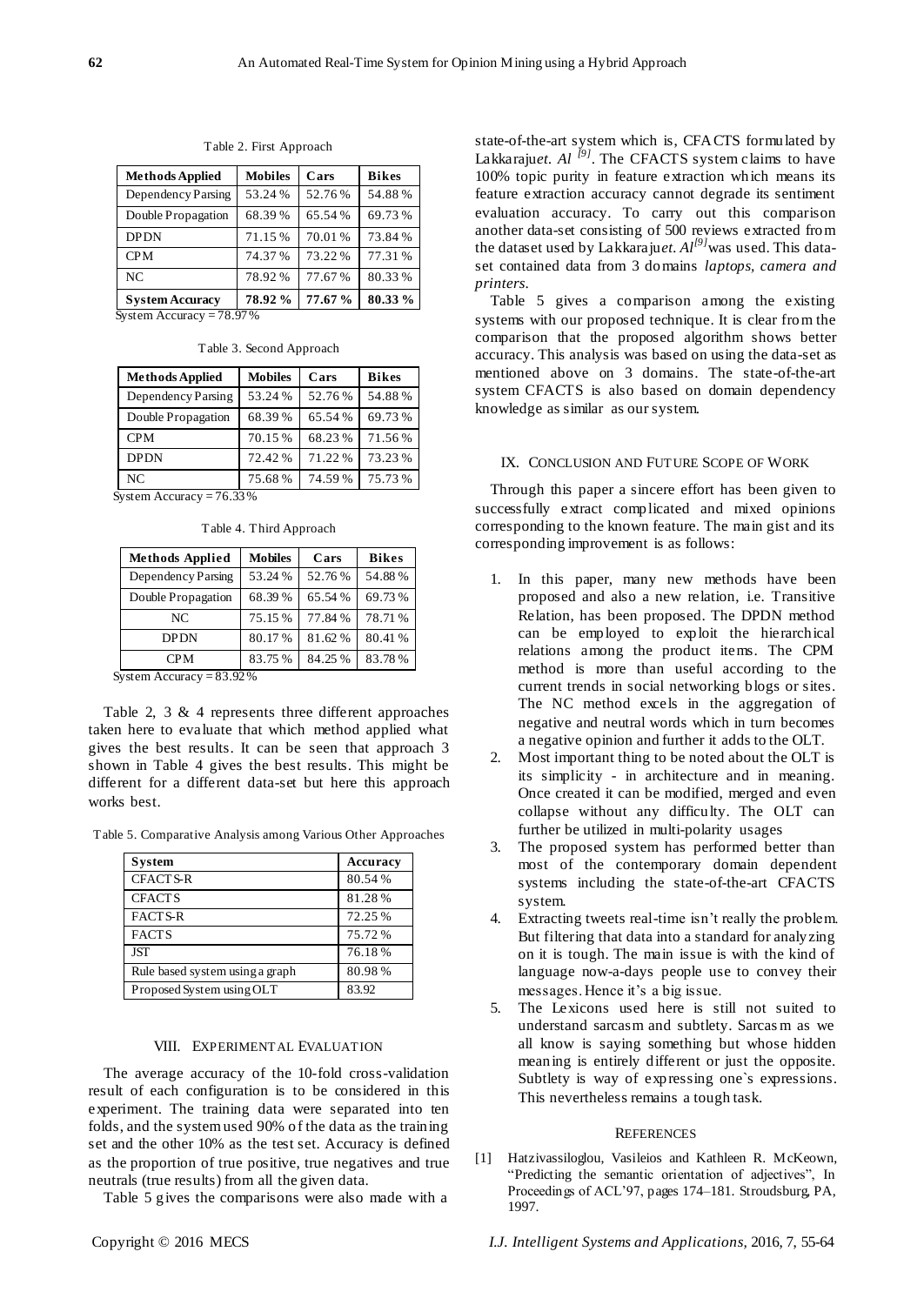- [2] Wiebe, Janyce, "Learning subjective adjective from corpora.", In Proceedings of AAAI'00, pages 735–740, 2000.
- [3] Wiebe, Janyce, Theresa Wilson, Rebecca Bruce, Matthew Bell, and Melanie Martin, "Learning subjective language", Computational Linguistics, 30(3):277–308, 2004.
- [4] Turney, Peter D. and Michael L. Littman, "Measuring praise and criticism: Inference of semantic orientation from association", ACM Transactions on Information System, 21(4):315–346, 2003.
- [5] Kamps, Jaap, Maarten Marx, Robert J. Mokken, and Maarten de Rijke, "Using Wordnet to measure semantic orientation of adjectives", In Proceedings of LREC'04, pages 1115–1118, 2004.
- [6] Takamura, Hiroya, Takashi Inui, and Manabu Okumura, ―Extracting semantic orientations of words using spin model", In Proceedings of ACL'05, pages 133–140, 2005.
- [7] Hu, Mingqing and Bing Liu, "Mining and summarizing customer reviews", In Proceedings of SIGKDD'04, pages 168–177, 2004.
- [8] Kim, Soo-Min and Eduard Hovy, "Determining the sentiment of opinions", In Proceedings of sentiment of opinions", In Proceedings of COLING'04,pages 1367–1373, 2004.
- [9] Himabindu Lakkaraju, Chiranjib Bhattacharyya, Indrajit Bhattacharya and Srujanaerugu,. "Exploiting Coherence for the simultaneous discovery of latent facets and associated sentiments", SIAM International Conference on Data Mining (SDM),2011.
- [10] Minqing Hu and Bing Liu, "Mining and summarizing customer reviews", KDD '04:Proceedings of the tenth ACM SIGKDD international conference on Knowledge discovery and data mining, 2004.
- [11] Chen Mosha, "Combining Dependency Parsing with Shallow Semantic Analysis for Chinese Opinion-Element Relation Identification", IEEE, pp.299-305, 2010.
- [12] Yuanbin Wu, Qi Zhang, Xuanjing Huang, Lide Wu, "Phrase Dependency Parsing for Opinion Mining", EMNLP '09 Proceedings of the 2009 Conference on Empirical Methodsin Natural Language Processing, Volume 3, 2009.
- [13] Qi Zhang, Yuanbin Wu, Tao Li, Mitsunori Ogihara, Joseph Johnson, Xuanjing Huang, "Mining Product Reviews Based on Shallow Dependency Parsing", SIGIR09, Proceedings of the 32nd international ACM SIGIR conference on Research and development in information retrieval, 2009.
- [14] M. Mathioudakis and N. Koudas, "Twitter monitor: Trend Detection over the Twitter Stream", In Proceedings of the 2010 ACM SIGMOD International Conference on Management of data, pages 1155–1158. ACM, 2010.
- [15] F. Morstatter, S. Kumar, H. Liu, and R. Maciejewski, "Understanding Twitter Data with Tweet Xplorer", In Proceedings of the 2013 ACM SIGKDD International Conference on Knowledge Discovery and Data Mining, ACM,2013.
- [16] Hong Yu and Vasileios Hatzivassiloglou, "Towards answering opinion questions: Separating facts from opinions and identifying the polarity of opinion sentences", In Proceedings of 8th Conference on Empirical Methods in Natural Language Processing(EMNLP'03*)*, Sapporo, Japan, 2003.
- [17] Theresa Wilson, Janyce Wiebe, and Paul Hoffmann, ―Recognizing contextual polarity in phrase level sentiment analysis", In Proceedings of Human Language Technology Conference and Empirical Methods in Natural Language Processing Conference(HLT/EMNLP'05*)*, Vancouver, Canada, 2005.
- 
- [18] Peter D. Turney, "Thumbs up or thumbs down? semantic orientation applied to unsupervised classification of reviews", In Proceedings of 40th Annual Meeting of the Association for Computational Linguistics (ACL'02*)*, Philadelphia, USA, 2002.
- [19] Chang, Chih-Chung, and Chih-Jen Lin, "LIBSVM: a library for support vector machines", Transactions on Intelligent Systems and Technology (TIST) 2.3: 27, ACM, 2011.
- [20] O'Connor, Brendan, et al., "From Tweets to Polls: Linking Text Sentiment to Public Opinion Time Series", ICWSM 11: 122-129, 2010.
- [21] Chang, Chih-Chung, and Chih-Jen Lin, "LIBSVM: a library for support vector machines." ACM Transactions on Intelligent Systems and Technology (TIST) 2.3: 27, 2011.
- [22] Cheng, Zhiyuan, James Caverlee, and Kyumin Lee, "You are where you tweet: a content-based approach to geolocating twitter users", Proceedings of the 19th ACM international conference on Information and knowledge management, ACM, 2010.
- [23] Agarwal, Apoorv, et al., "Sentiment analysis of twitter data", Proceedings of the Workshop on Languages in Social Media, Association for Computational Linguistics, 2011.
- [24] Pak, Alexander, and Patrick Paroubek, "Twitter as a Corpus for Sentiment Analysis and Opinion Mining." LREC, 2010.
- [25] Greg Gorbach, "In Dynamic Market, Consumer Goods Companies Rely on Manufacturing Operations Management Systems", ARC view, 2010.
- [26] Erik Cambria, Björn Schuller, Yunqing Xia and Catherine Havasi, Knowledge-Based Approaches to Concept-Level Sentiment Analysis, IEEE Transaction on Intelligent System, 2013.
- [27] Go, Alec, Richa Bhayani, and Lei Huang. "Twitter sentiment classification using distant supervision." CS224N Project Report, Stanford (2009): 1-12.
- [28] Shamanth Kumar, Fred Morstatter, Huan Liu, "Twitter Data Analytics", Springer, 2013.

# **Authors' Profiles**



**Indrajit Mukherjee** received M.Sc., Electronics degree from the University of Ranchi, India in 1995, MCA degree from BIT Mesra, Ranchi, India in 2001, PhD(Computer Science) from BIT Mesra, Ranchi, India in 2013. Currently, he is an Assistant Professor in the Department of Computer Science & Engineering, BIT

Mesra Ranchi, India. His research interests include Web-Based learning, Data Mining, Big Data Handling, Web Service Applications, and Soft Computing. He has more than 15 research papers to his credit.



**Jasni M Zain** is Professor and Dean of Faculty of Computer Systems & Software Engineering, University Malaysia Pahang, Malaysia. She obtained her PhD from Brunel University, West London. Her research interests include digital watermarking, image processing, data mining, cloud computing and multimedia